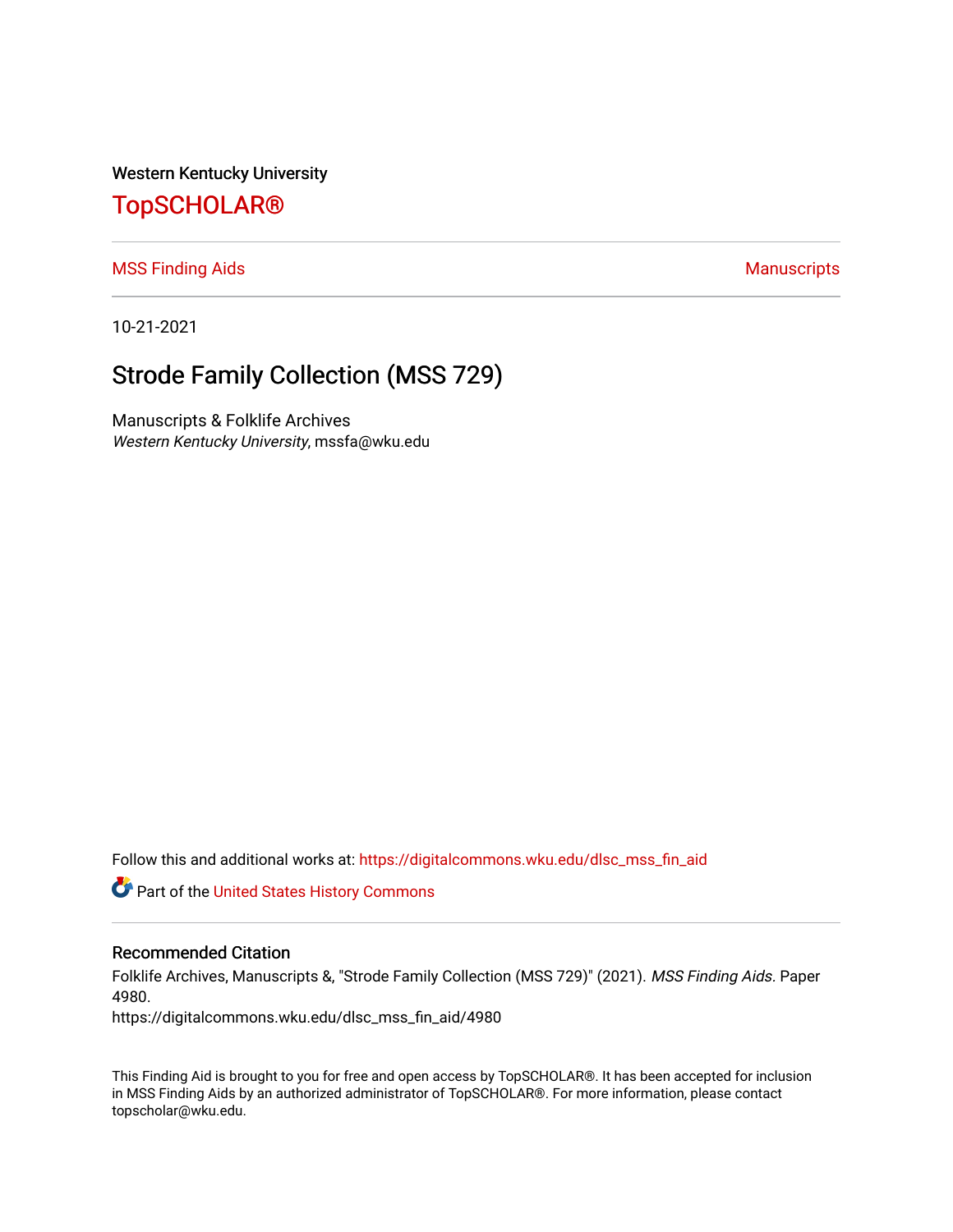Manuscripts & Folklife Archives Department of Library Special Collections Western Kentucky University Bowling Green, KY 42101-1092

## *Descriptive Inventory*

## **MSS 729 STRODE Family Collection**

1 box. 13 folders. 102 items. 1800-1989. Originals, photocopies.

SC2021.59.1

## *COLLECTION NOTE*

This collection consists of papers of the Strode family of Monroe County, Kentucky, principally the descendants of William Strode (1794-1857) and his wife Elizabeth (Mohan) Strode (b. 1803). One of their eleven children, James William "Kink" Strode (1833-1908) was a Civil War veteran, farmer and storekeeper. Among the offices he held was postmaster at the Rock Bridge and Strode post offices.

The collection includes deeds recording transfers between William Strode's descendants of lands inherited from him. Also of interest is a petition (Folder 8) opposing the removal of the Rock Bridge post office from James W. Strode's store. Some of the documents in this collection may not relate specifically to the Strode family, as James W. Strode kept a store safe in which members of the community deposited documents for safekeeping.

## *SHELF LIST*

| <b>BOX1</b>         | <b>Strode Family Collection</b>                            | 1800-1989 | 102 items |
|---------------------|------------------------------------------------------------|-----------|-----------|
| Folder 1            | Inventory; list of documents                               |           | 2 items   |
| Folder <sub>2</sub> | <b>Deeds</b>                                               | 1819-1851 | 8 items   |
| Folder <sub>3</sub> | <b>Deeds</b>                                               | 1856-1874 | 11 items  |
| Folder <sub>4</sub> | <b>Deeds</b>                                               | 1885-1989 | 12 items  |
| Folder <sub>5</sub> | Oil and gas leases                                         | 1917      | 2 items   |
| Folder <sub>6</sub> | Miscellaneous land records                                 | 1800-1869 | 10 items  |
| Folder <sub>7</sub> | James W. Strode – Civil War service and<br>pension records | 1862-1909 | 33 items  |